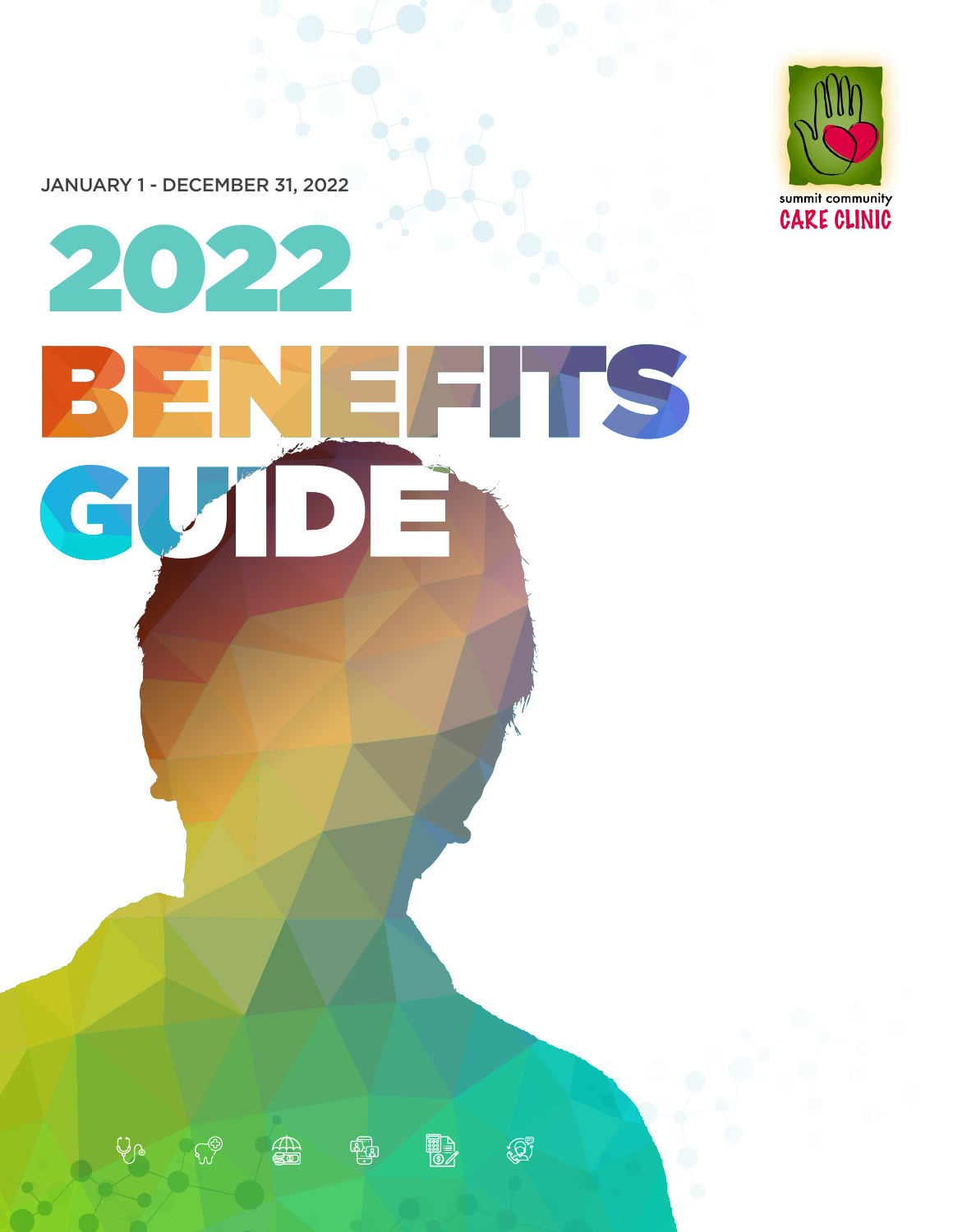# Welcome Inside

Your benefits are an important part of your overall compensation. We are pleased to offer a comprehensive array of valuable benefits to protect your health, your family and your way of life. This guide answers some of the basic questions you may have about your benefits. Please read it carefully, along with any supplemental materials you receive.

#### **Eligibility**

You are eligible for benefits if you work 30 or more hours per week. You may also enroll your eligible family members under certain plans you choose for yourself. Eligible family members include:

- ▶ Your legally married spouse
- Your children who are your biological children, stepchildren, adopted children or children for whom you have legal custody (age restrictions may apply). Disabled children age 26 or older who meet certain criteria may continue on your health coverage.

#### **When Coverage Begins**

**New Hires: You must complete the** enrollment process within 30 days of your date of hire. If you enroll on time, coverage is effective on the first of the month following date of hire or change to full time hours.

If you fail to enroll on time, you will **NOT** have benefits coverage (except for company-paid benefits).

**Open Enrollment: Changes** made during Open Enrollment are effective January 1 - December 31, 2022.

#### **Choose Carefully!**

Due to IRS regulations, you cannot change your elections until the next annual Open Enrollment period, unless you have a qualified life event during the year. Following are examples of the most common qualified life events:

- Marriage or divorce
- Birth or adoption of a child
- Child reaching the maximum age limit
- ▶ Death of a spouse or child
- You lose coverage under your spouse's plan
- You gain access to state coverage under Medicaid or CHIP

#### **Making Changes**

**To make changes to your benefit elections, you must contact Human Resources within 31 days of the qualified life event (including newborns).** Be prepared to show documentation of the event such as a marriage license, birth certificate or a divorce decree. If changes are not submitted on time, you must wait until the next Open Enrollment period to make your election changes.

Medical Plans

Voluntary Benefits

Dental Plan

Vision Plan

Flexible Spending Accounts (FSAs)

Life and AD&D **Insurance** 

Disability Insurance

Employee Assistance Program (EAP)

Cost of Benefits

Contact Information

## Enrollment

. . . . . . . . . . . . . . . .

Go to **https://secure. onehcm.com/ta/SCCCI. login**. There, you will find detailed information about the plans available to you and instructions for enrolling.

**Required Information—**When you enroll, you will be required to enter a Social Security number (SSN) for all covered dependents. The Affordable Care Act (ACA), otherwise known as health care reform, requires the company to report this information to the IRS each year to show that you and your dependents have coverage and are not subject to a federal tax penalty. This information will be securely submitted to the IRS and will remain confidential.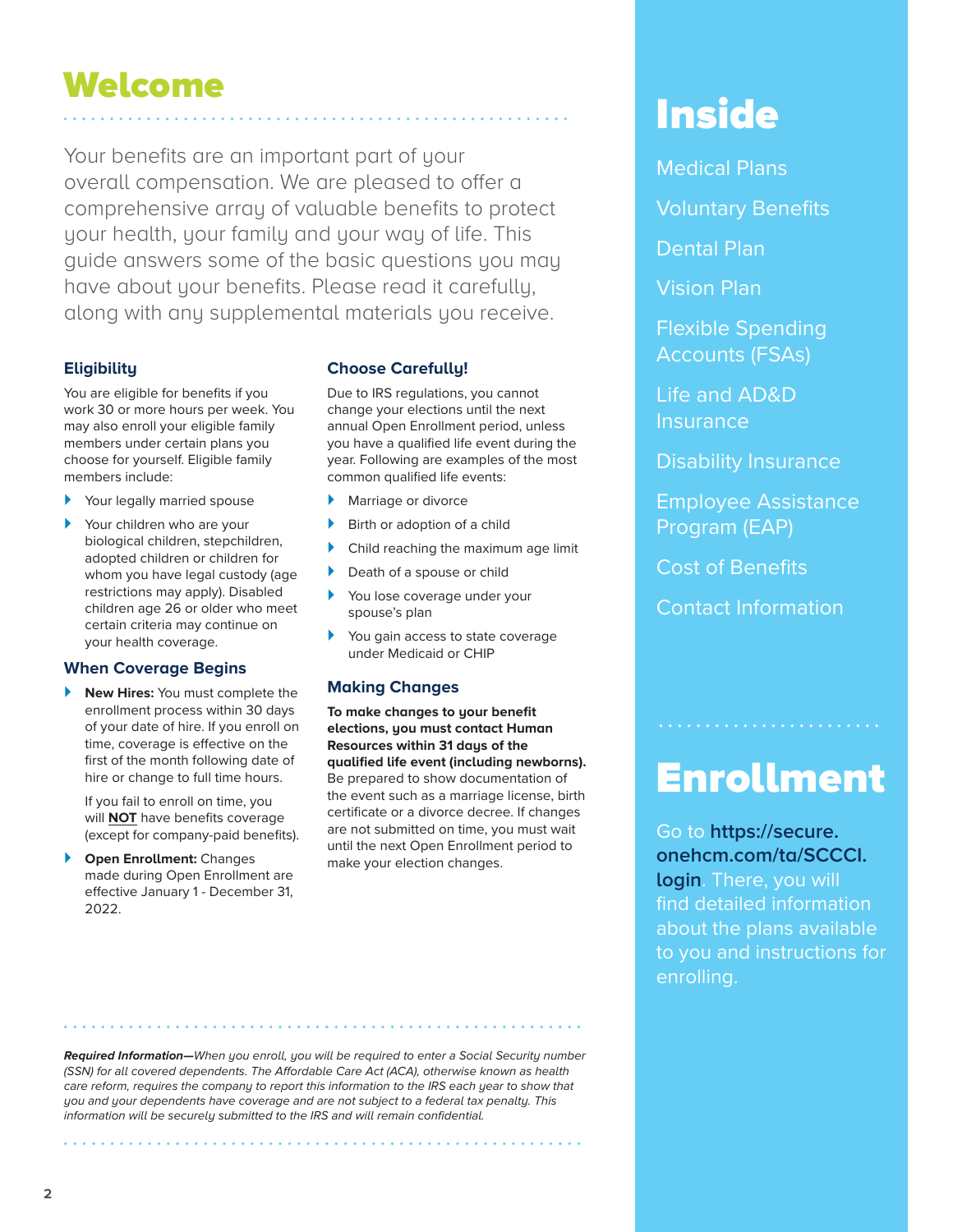### Medical Plans

**We are proud to offer you a choice among four different medical plans that provide comprehensive medical and prescription drug coverage.** The plans also offer many resources and tools to help you maintain a healthy lifestyle. Following is a brief description of each plan.

#### **Cigna EPO**

The EPO plans give members the freedom to seek care from the provider of their choice within the Local Plus or Open Access Plus network. Services received outside of the network are not covered, except in the case of emergency medical care. The calendar year deductible must be met before certain services are covered.

#### **HSA**

The Cigna HDHP \$5,500 LocalPlus plan and HDHP \$5,500 Open Access Plus plan come with a health savings account (HSA) that allows you to save pre-tax dollars<sup>1</sup> to pay for any qualified health care expenses as defined by the IRS, including most out-ofpocket medical, prescription drug, dental and vision expenses. For a complete list of qualified health care expenses, visit **www. irs.gov/pub/irs-pdf/p502.pdf.**

Here's how the plan works:

- } **Annual Deductible:** You must meet the entire annual deductible before the plan starts to pay for non-preventive medical and prescription drug expenses. **NOTE:** if you elect family coverage, each family member is eligible for benefits once he or she satisfies his or her individual deductible. Once you collectively meet the family deductible, all family members are eligible for benefits.
- } **Coinsurance:** Once you've met the plan's annual deductible, you are responsible for a percentage of your medical expenses, which is called coinsurance. For example, the plan may pay 80 percent and you may pay 20 percent.
- **Out-of-Pocket Maximum:** Once your deductible and coinsurance add up to the plan's annual out-of-pocket maximum, the plan will pay 100 percent of all eligible covered services for the rest of the calendar year. **NOTE:** If you elect family coverage, the plan will pay 100 percent of all eligible covered services for each family member once he or she satisfies their out-of-pocket maximum. Once you collectively meet the family out-of-pocket maximum, the plan will be covered 100 percent for all family members.

**Health Savings Account (HSA):** You may contribute to your HSA through pre-tax payroll deductions to help offset your annual deductible and pay for qualified health care expenses. In addition, we will contribute \$600 annually (\$50 monthly) to your HSA if you enroll in employee-only coverage and \$1,500 annually (\$125 monthly) if you enroll yourself and one or more family members. **To be eligible for the HSA, you cannot be covered through Medicare Part A or Part B or TRICARE programs. See the plan documents for full details.**

**Important:** Your contributions, in addition to the company's contributions, may not exceed the annual IRS limits listed below.

| <b>HSA Contribution Limit</b> | 2022    |  |  |
|-------------------------------|---------|--|--|
| <b>Employee Only</b>          | \$3.650 |  |  |
| Family (employee + 1 or more) | \$7,300 |  |  |
| Catch-up (age 55+)            | \$1,000 |  |  |

Your HSA is yours for life. The money is yours to spend or save, regardless of whether you change health plans<sup>2</sup>, retire or leave the company. There is no "use it or lose it" rule. Your account grows tax free over time as you continue to roll over unused dollars from year to year. You decide how or if you want to spend your HSA funds. You can use them to pay for you and your dependents' doctor's visits, prescriptions, braces, glasses—even laser vision correction surgery.

<sup>1</sup> Tax free under federal tax law; state taxation rules may apply  $2$  You must be enrolled in a qualified health plan to contribute to an HSA.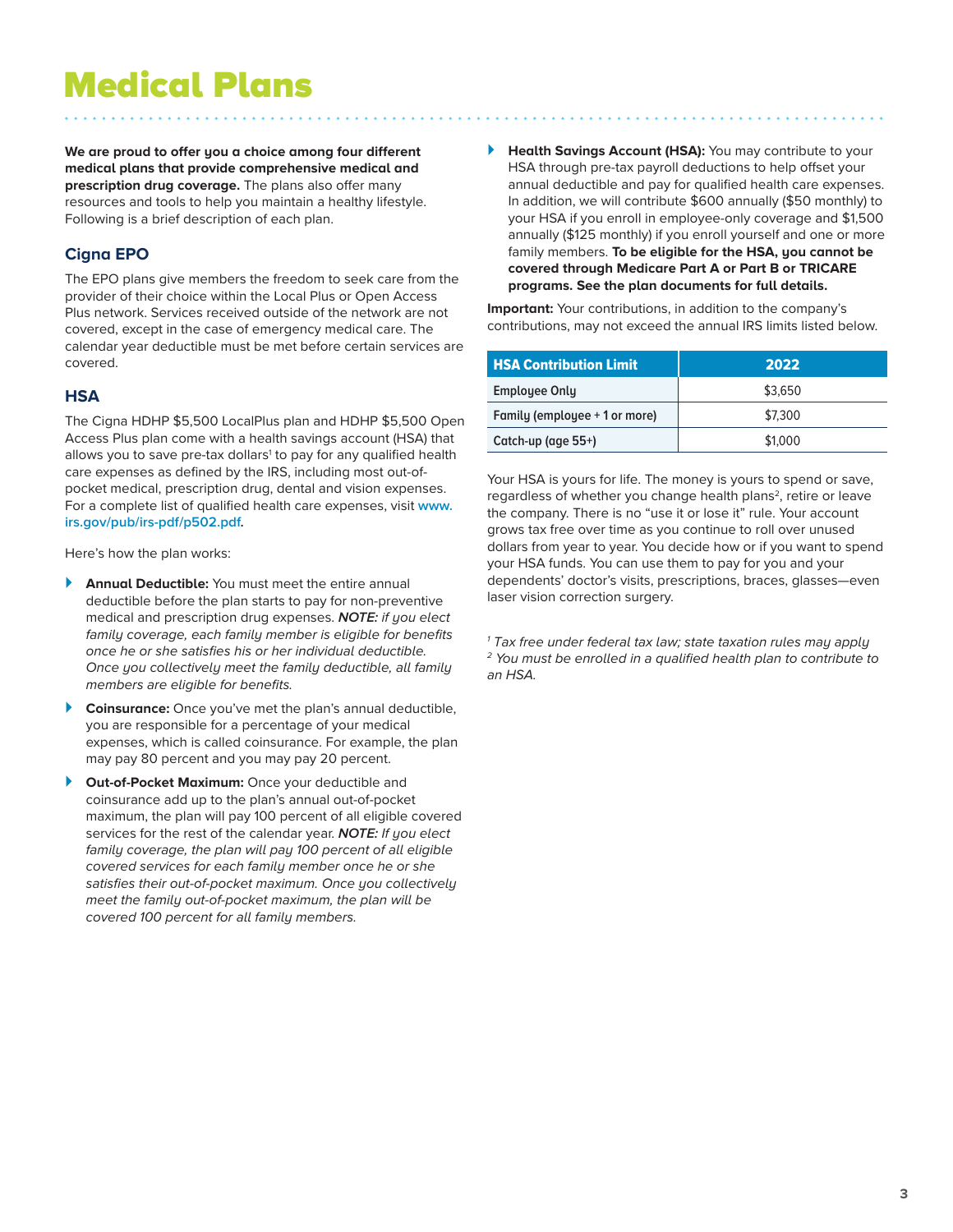### Medical Plans (Cont'd.)

Following is a high-level overview of the coverage available through Cigna. For complete coverage details, please refer to the Summary Plan Description (SPD).

| <b>Key Medical Benefits</b>                            | <b>HDHP \$5,500</b><br><b>LocalPlus</b>                             | <b>HDHP \$5,500</b><br><b>Open Access Plus</b>           | <b>EPO \$2,500</b><br><b>Local Plus</b>                                                                              | EPO \$2,500<br><b>Open Access Plus</b> |  |
|--------------------------------------------------------|---------------------------------------------------------------------|----------------------------------------------------------|----------------------------------------------------------------------------------------------------------------------|----------------------------------------|--|
|                                                        | <b>In-Network Only</b>                                              | <b>In-Network Only</b>                                   | <b>In-Network Only</b>                                                                                               | <b>In-Network Only</b>                 |  |
|                                                        | Deductible (per calendar year)                                      |                                                          |                                                                                                                      |                                        |  |
| Individual / Family                                    | \$5,500 / \$11,000                                                  | \$5,500 / \$11,000                                       | \$2,500 / \$5,000                                                                                                    | \$2,500 / \$5,000                      |  |
| Out-of-Pocket Maximum (per calendar year)              |                                                                     |                                                          |                                                                                                                      |                                        |  |
| Individual / Family                                    | \$6,200 / \$12,400                                                  | \$6,200 / \$12,400                                       | \$5,000 / \$10,000                                                                                                   | \$5,000 / \$10,000                     |  |
|                                                        |                                                                     |                                                          | Company Contribution to Your Health Savings Account (HSA) (per calendar year; prorated for new hires/newly eligible) |                                        |  |
| Individual / Family                                    | \$600 annually (\$50 monthly) /<br>\$1,500 annually (\$125 monthly) |                                                          | N/A                                                                                                                  | N/A                                    |  |
| <b>Covered Services</b>                                |                                                                     |                                                          |                                                                                                                      |                                        |  |
| <b>Office Visits</b><br>(physician/specialist)         | $0\%$ *                                                             | $0\%$ *                                                  | \$40 / \$80 copay                                                                                                    | \$40 / \$80 copay                      |  |
| <b>Routine Preventive Care</b>                         | No charge                                                           | No charge                                                | No charge                                                                                                            | No charge                              |  |
| <b>Outpatient Diagnostic</b><br>$(lab/X-ray)$          | $0\%$ *                                                             | $0\%$ *                                                  | 20%                                                                                                                  | 20%                                    |  |
| Chiropractic                                           | $0\%$ *                                                             | $0\%$ *                                                  | \$400 copay                                                                                                          | \$400 copay                            |  |
| <b>Complex Imaging</b>                                 | $0\%$ *                                                             | $0\%$ *                                                  | $$80$ copay                                                                                                          | $$80$ copay                            |  |
| Ambulance                                              | $0\%$ *                                                             | $0\%$ *                                                  | 20%*                                                                                                                 | 20%*                                   |  |
| <b>Emergency Room</b>                                  | $0\%$ *                                                             | $0\%$ *                                                  | \$500 copay then 20%                                                                                                 | \$500 copay then 20%                   |  |
| <b>Urgent Care Facility</b>                            | $0\%$ *                                                             | $0\%$ *                                                  | \$65 copay                                                                                                           | \$65 copay                             |  |
| <b>Inpatient Hospital Stay</b>                         | $0\%$ *                                                             | $0\%$ *                                                  | 20%*                                                                                                                 | 20%*                                   |  |
| <b>Outpatient Surgery</b>                              | $0\%$ *                                                             | $0\%$ *                                                  | 20%*                                                                                                                 | 20%*                                   |  |
| Prescription Drugs (Tier 1 / Tier 2 / Tier 3 / Tier 4) |                                                                     |                                                          |                                                                                                                      |                                        |  |
| <b>Retail Pharmacy</b><br>(30-day supply)              | <b>Medical Deductible:</b><br>then 10% / 10% / 10% / 10%            | <b>Medical Deductible:</b><br>then 10% / 10% / 10% / 10% | \$15/\$40/<br>\$80 / 20% copay                                                                                       | \$15/\$40/<br>\$80 / 20% copay         |  |
| <b>Mail Order</b><br>(90-day supply)                   | <b>Medical Deductible:</b><br>then 10% / 10% / 10% / 10%            | <b>Medical Deductible:</b><br>then 10% / 10% / 10% / 10% | \$38/\$100/<br>\$200 / 20% copay                                                                                     | \$38/\$100/<br>\$200 / 20% copay       |  |

**Coinsurance percentages and copay amounts shown in the above chart represent what the member is responsible for paying.**

**\*Benefits with an asterisk ( \* ) require that the deductible be met before the Plan begins to pay.** 

**To be eligible for the HSA, you cannot be covered through Medicare Part A or Part B or TRICARE programs. See the plan documents for full details.** 1. If you use an out-of-network provider, you will be responsible for any charges above the maximum allowed amount.

### **Telehealth**

Telehealth is a unique benefits package offered at no cost to all employees enrolled in medical coverage that is designed to help navigate the complex health care and insurance system. Telehealth is comprised of Teladoc (\$0 per consultation!), Health Advocate and eDocAmerica. You will receive a welcome kit in the near future if you enroll in medical coverage. Note that the welcome kit has language that states "Medical Discount Plan." Some states require that language.

If you misplace your welcome kit, you can contact 855-647-6767 to request a replacement. There is a separate registration process for all three services, and registration instructions are included in the welcome kit for each benefit.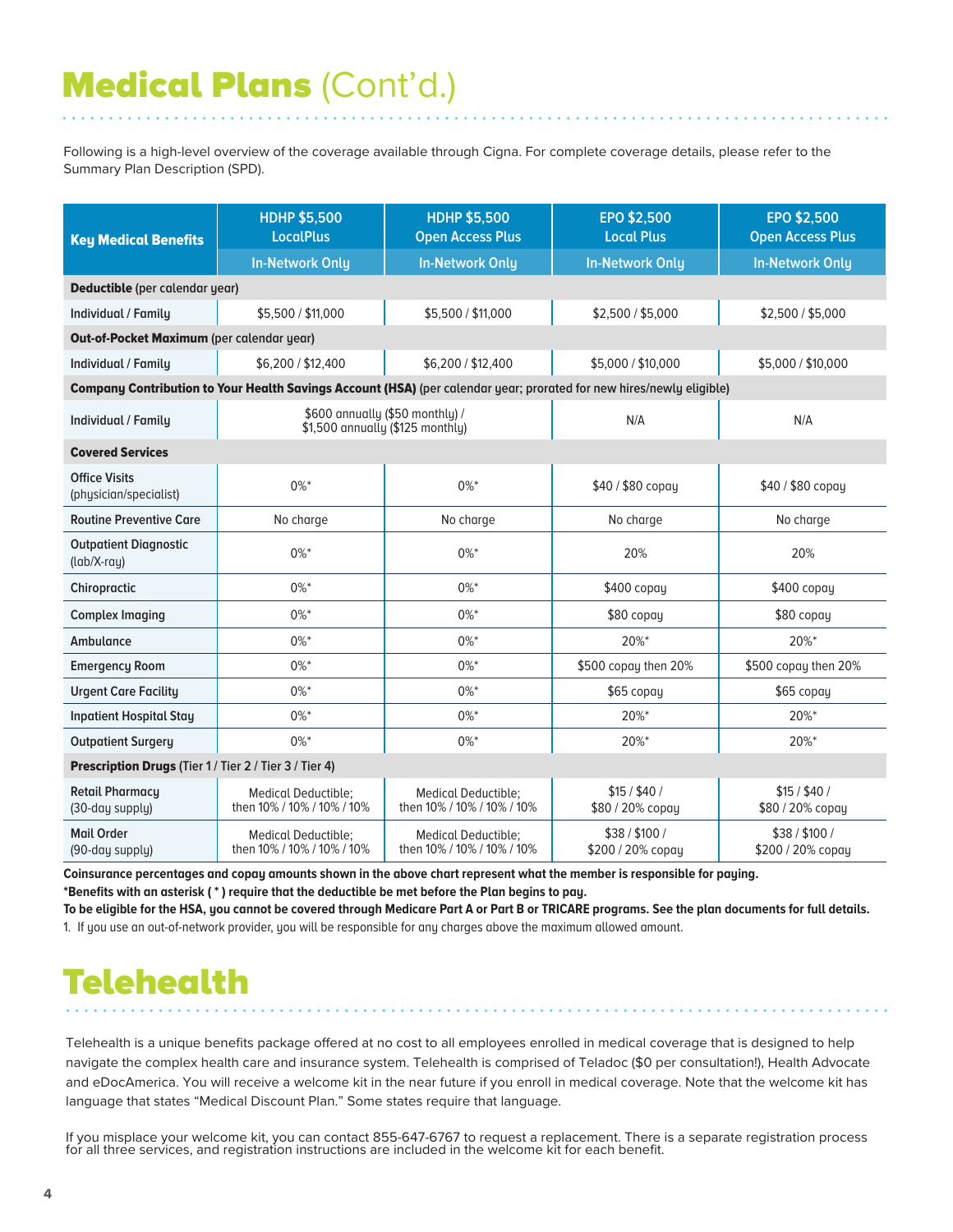### Voluntary Benefits

Our Cigna health benefit plans are here to help you and your family live well—and stay well. But did you know that you can strengthen your coverage even further? It's true! Our voluntary benefits through Aflac are designed to complement your health care coverage and allow you to customize our benefits to you and your family's needs. The best part? Benefits from these plans are paid directly to you! Coverage is also available for your spouse and dependents.

You can enroll in these plans during Open Enrollment—they're completely voluntary, which means you are responsible for paying for coverage at affordable group rates.

#### **Accident Insurance**

Accident insurance can soften the financial impact of an accidental injury by paying a benefit to you to help cover the unexpected out-of-pocket costs related to treating your injuries.

#### **Critical Illness**

Did you know that the average total out-of-pocket cost related to treating a critical illness is over \$7,000<sup>3</sup>? With critical illness insurance, you'll receive a lump-sum benefit if you are diagnosed with a covered condition that you can use however you would like, including to help pay for: treatment (e.g. experimental), prescriptions, travel, increased living expenses, and more.

#### **Hospital Indemnity Insurance**

The average cost of a hospital stay is \$10,000<sup>1</sup>—and the average length of a stay is 4.8 days<sup>2</sup>. Hospital indemnity insurance can help reduce costs by paying you or a covered dependent a benefit to help cover your deductible, coinsurance and other out-of-pocket costs due to a covered sickness or injury related hospitalization.

#### **Identity Theft: LifeLock**

Identity theft can be emotionally devastating and take years to resolve without help from an experienced professional. Replacing documents, cutting through red tape, and untangling fraud is daunting. But with help from LifeLock's experienced team, available 24/7, restoration takes place quickly and effectively, giving customers peace of mind. This benefit is paid entirely by you. Visit **www.lifelock.com** for more information.

#### **Pet Insurance: Nationwide**

You want the best for your pet. While it's hard to anticipate accidents and illnesses, Nationwide Pet Insurance makes it a little easier to be prepared for them. As an employee, you're eligible for a discount on Nationwide Pet Insurance. Premiums vary based on the age of your pet, species, size (as an adult), plan type, deductible and state of residence. To learn more and enroll, visit **https://benefits.petinsurance.com/summitclinic**.

#### **BenefitHub**

BenefitHub offers access to exclusive discounts with over 10,000 brands including deals from your favorite local businesses. There are over 20 categories to search from which allows you to earn up to 20% cash-back rewards on nearly all vendors.

For more information, visit **www.sccc.benefithub.com** and register using referral code: 8HYK33

- 1. Costs for Hospital Stays in the United States, 2011. HCUP Statistical Brief #168. December 2013. Agency for<br>- Healthcare Research and Quality, Rockville, MD.<br>2. National Hospital Discharge Survey: 2010<br>3. MetLife Ac
- 
- 

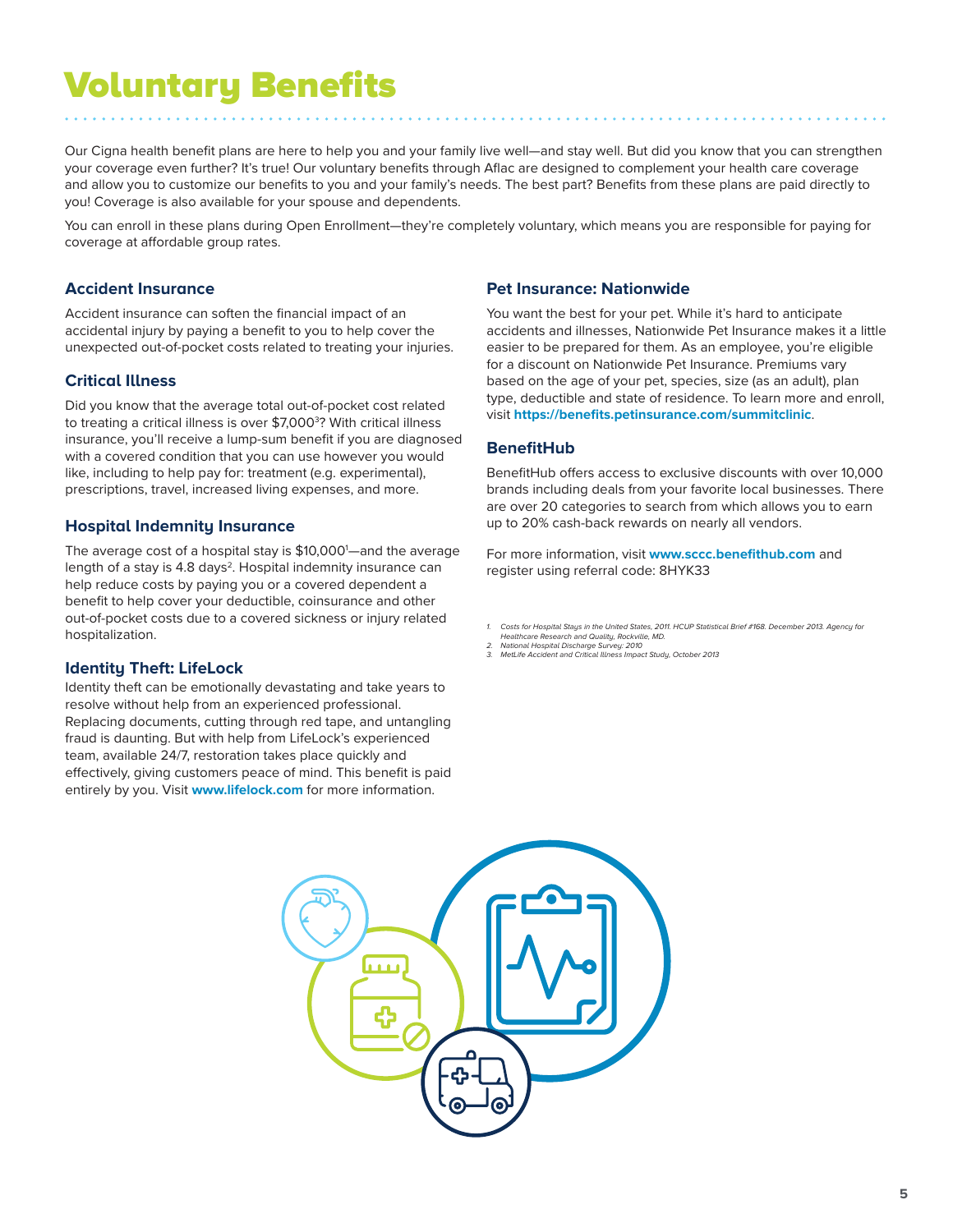### Dental Plan

Delta Dental DPPO: This plan offers you the freedom and flexibility to use the dentist of your choice. However, you will maximize your benefits and reduce your out-of-pocket costs if you choose a dentist who participates in the Delta Dental network.

Following is a high-level overview of the coverage available.

|                                                                                            | <b>DPPO</b>                |                                                |  |
|--------------------------------------------------------------------------------------------|----------------------------|------------------------------------------------|--|
| <b>Key Dental Benefits</b>                                                                 | <b>PPO Providers</b>       | <b>Premier and Non-Participating Providers</b> |  |
| <b>Deductible</b> (per calendar year)                                                      |                            |                                                |  |
| Individual / Family                                                                        | \$50/\$150                 |                                                |  |
| <b>Benefit Maximum</b> (per calendar year; preventive, basic, and major services combined) |                            |                                                |  |
| Per Individual                                                                             | \$1,000                    |                                                |  |
| <b>Covered Services</b>                                                                    |                            |                                                |  |
| <b>Preventive Services</b>                                                                 | No charge                  | 20%*                                           |  |
| <b>Basic Services</b>                                                                      | 20%*                       | $50\%$ *                                       |  |
| <b>Major Services</b>                                                                      | $50\%$ *                   | 25%*                                           |  |
| <b>Orthodontia (Child Only)</b>                                                            | \$1,000 lifetime max: 50%* |                                                |  |

**Coinsurance percentages shown in the above chart represent what the member is responsible for paying.**

**\*Benefits with an asterisk ( \* ) require that the deductible be met before the Plan begins to pay.**

1. If you use an out-of-network provider, you will be responsible for any charges above the maximum allowed amount.

### Vision Plan

#### **We are proud to offer you a vision plan.**

The **VSP vision** plan gives you the freedom to seek care from the provider of your choice. However, you will maximize your benefits and reduce your out-of-pocket costs if you choose a provider who participates in the VSP network.

Following is a high-level overview of the coverage available.

| <b>Key Vision Benefits</b>                                             | <b>In-Network</b>                                                                     | <b>Out-of-Network Reimbursement</b> |  |
|------------------------------------------------------------------------|---------------------------------------------------------------------------------------|-------------------------------------|--|
| <b>Exam</b> (once every 12 months)                                     | \$10                                                                                  | Up to \$45                          |  |
| <b>Materials Copay</b>                                                 | \$25                                                                                  | N/A                                 |  |
| <b>Lenses</b> (once every 12 months)                                   |                                                                                       |                                     |  |
| Single Vision                                                          |                                                                                       | Up to \$30                          |  |
| <b>Bifocal</b>                                                         | No charge after materials copay                                                       | Up to \$50                          |  |
| <b>Trifocal</b>                                                        |                                                                                       | Up to \$65                          |  |
| <b>Frames</b> (once every 24 months)                                   | Covered up to \$130 for standard frames<br>and \$150 for featured frames then 20% off | Up to \$70                          |  |
| <b>Contact Lenses</b><br>(once every 12 months;<br>in lieu of glasses) | Covered up to \$130                                                                   | Up to \$105                         |  |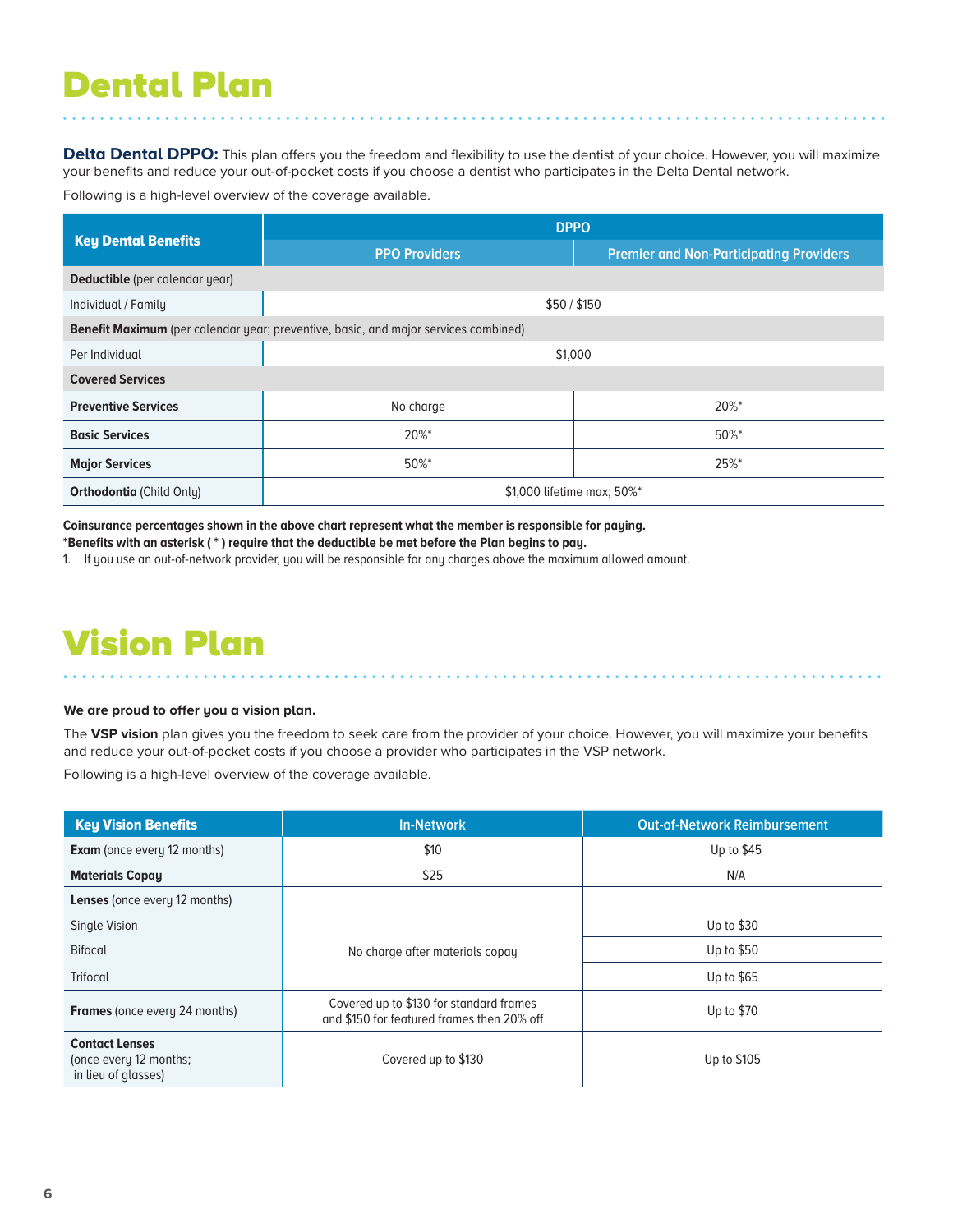### Flexible Spending Accounts

**We provide you with an opportunity to participate in up to three different flexible spending accounts (FSAs) administered through 24 Hour Flex.** FSAs allow you to set aside a portion of your income, before taxes, to pay for qualified health care and dependent care expenses. Because that portion of your income is not taxed, you pay less in federal income, Social Security and Medicare taxes.

#### Health Care FSA

For 2022, you may contribute up to \$2,850 to cover qualified health care expenses incurred by you, your spouse and your children up to age 26. Some qualified expenses include:

- **Coinsurance**
- **Prescriptions**
- **Copayments Deductibles**
- Dental treatment
- } Eye exams/eyeglasses
- 
- Lasik eye surgery
- **Orthodontia**
- **For a complete list of eligible expenses, visit www.irs.gov/pub/irs-pdf/p502.pdf.**

#### Limited-Purpose Health Care FSA **(for HSA participants)**

If you enroll in the HSA medical plan, you may only participate in a limited-purpose Health Care FSA. This type of FSA allows you to be reimbursed for eligible dental, orthodontia and vision expenses while preserving your HSA funds for eligible medical expenses.

#### Dependent Care FSA

For 2022, you may contribute up to \$5,000 (per family) to cover eligible dependent care expenses (\$2,500 if you and your spouse file separate tax returns). Some eligible expenses include:

- } Care of a dependent child under the age of 13 by babysitters, nursery schools, pre-school or daucare centers
- } Care of a household member who is physically or mentally incapable of caring for him/herself and qualifies as your federal tax dependent

**For a complete list of eligible expenses, visit www.irs.gov/pub/irs-pdf/p503.pdf.**

### FSA Rules

#### **YOU MUST ENROLL EACH YEAR TO PARTICIPATE.**

Because FSAs can give you a significant tax advantage, they must be administered according to specific IRS rules:

Unused funds will **NOT** be returned to you or carried over to the following year.

**You can incur expenses through March 15, 2023, and must file claims by March 30, 2023.**



### Life and AD&D

**Life insurance** provides your named beneficiary(ies) with a benefit in the event of your death.

**Accidental Death and Dismemberment (AD&D) insurance**

provides specified benefits to you in the event of a covered accidental bodily injury that directly causes dismemberment (i.e., the loss of a hand, foot or eye). In the event that your death occurs due to a covered accident, both the life and the AD&D benefit would be payable.

#### **Basic Life/AD&D** (Company-paid)

**This benefit is provided at NO COST to you through Unum.** 

**Benefit Amount** \$50,000

#### **Supplemental Life/AD&D** (Employee-paid)

If you determine you need more than the basic coverage, you may purchase additional coverage through UNUM for yourself and your eligible family members.

| <b>Benefit Option</b> |                                                                                     | <b>Guaranteed Issue*</b> |
|-----------------------|-------------------------------------------------------------------------------------|--------------------------|
| <b>Employee</b>       | Increments of \$10,000<br>up to \$500,000 (not to<br>exceed 5x annual salary)       | \$150,000                |
| <b>Spouse</b>         | Increments of \$5,000<br>up to \$500,000 (not to exceed<br>100% of employee amount) | \$25,000                 |
| Child(ren)            | \$2,000 increments up to<br>\$10,000 (6 months to age 26)                           | \$10,000                 |

\*During your initial eligibility period only, you can receive coverage up to the Guaranteed Issue amounts without having to provide Evidence of Insurability (EOI, or information about your health). Coverage amounts that require EOI will not be effective unless approved by the insurance carrier.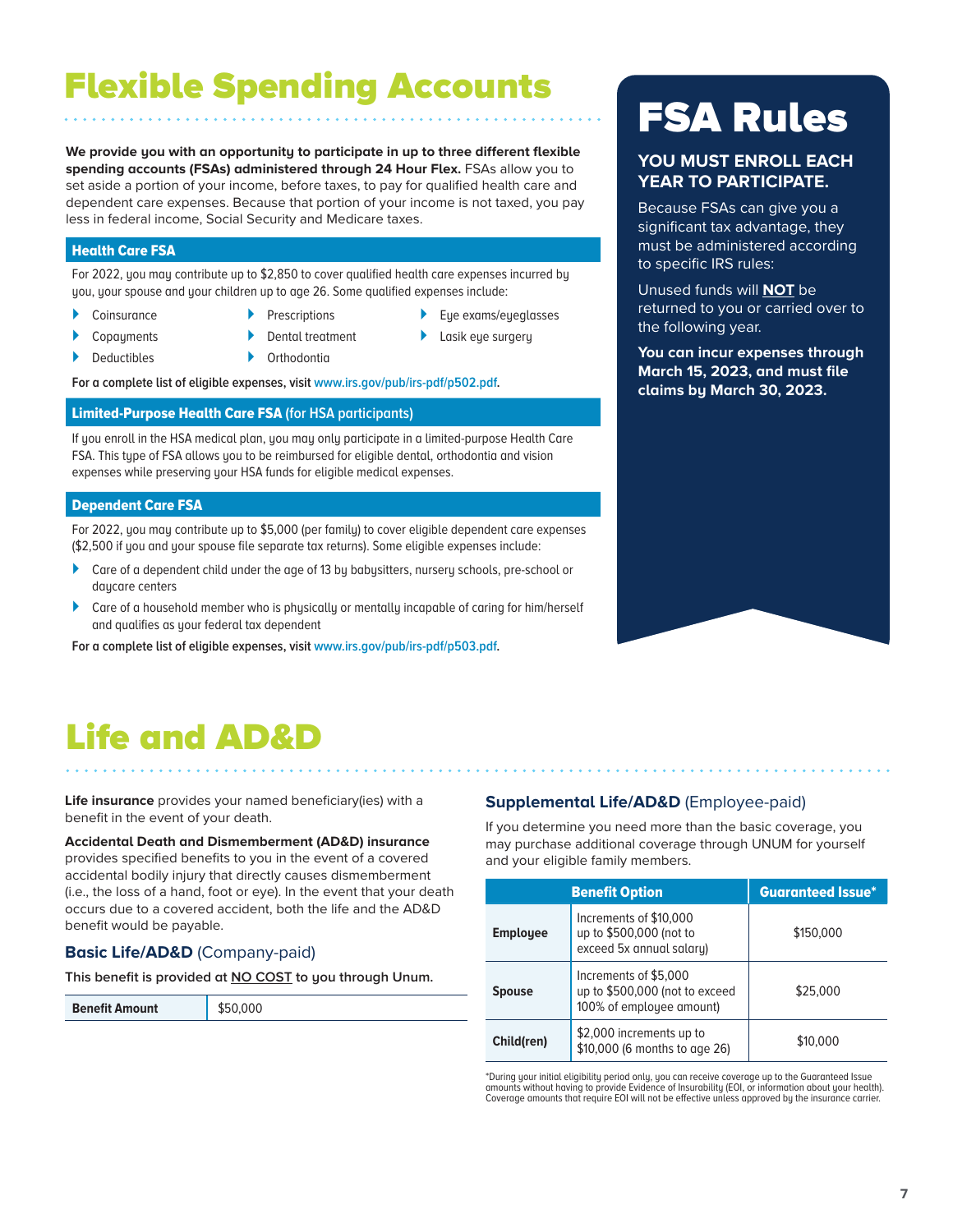### Disability Insurance

Disability insurance provides benefits that replace part of your lost income when you become unable to work due to a covered injury or illness.

#### Voluntary Short-Term Disability

Provided at an affordable group rate through UNUM.

| <b>Benefit Percentage</b>                                                | 60%                  |  |
|--------------------------------------------------------------------------|----------------------|--|
| <b>Weekly Benefit Maximum</b>                                            | \$1,500              |  |
| <b>When Benefits Begin</b>                                               | 8 <sup>th</sup> day  |  |
| <b>Maximum Benefit Duration</b><br>12 weeks                              |                      |  |
| <b>Long-Term Disability</b>                                              |                      |  |
| Provided at <b>NO COST</b> to you through UNUM.                          |                      |  |
| <b>Benefit Percentage</b>                                                | 60%                  |  |
| \$5,000<br><b>Monthly Benefit Maximum</b>                                |                      |  |
| <b>When Benefits Begin</b>                                               | 91 <sup>st</sup> day |  |
| <b>Maximum Benefit Duration</b><br>Social Security Normal Retirement Age |                      |  |

### Employee Assistance Program (EAP)

We offer confidential guidance and resources for you or an immediate household family member.

- $\blacktriangleright$  In-person help with short-term issues; up to six (6)\* sessions per person, per issue, per year
- } Toll-free phone and web access 24/7
- } Unlimited phone access to legal, financial and work-life services
- ▶ A 25% discount on in-person consultations with network lawyers
- } Financial consultations and referrals
- } Work/life services for assistance with child care, finding movers, kennels and pet care, vacation planning, and more

To learn more about the Health Advocate EAP+ Work/Life program, visit **www.HealthAdvocate.com/members or email answers@HealthAdvocate.com.** Or, talk with a specialist at 866-799-2485.

### Travel Assistance: UNUM

You know your UNUM Life Insurance coverage helps protect your family's financial future … but did you know it also includes helpful services you can use right now?

Those services include a Travel Assistance program, which provides a wealth of travel, medical and safety-related services you can access while traveling. UNUM has partnered with Assist America, a worldwide leader in travel assistance, to make this valuable benefit available when traveling more than 100 miles from home for business and leisure.

Your comprehensive coverage includes:

- } Medical emergency evacuation and transportation
- **Dependent child transportation**
- $\blacktriangleright$  Travel treatment monitoring

Staff and resources provide 24/7 travel support. Travel assistance services are subject to specific terms, conditions and limitations. To view a list of services, download a membership card, access pre-trip information and country guides, and access Assist America's Operation Center from anywhere in the world, download and activate the Assist America Mobile App from the Apple App Store or Google Play. Reference Number 01-AA-UN-762490.